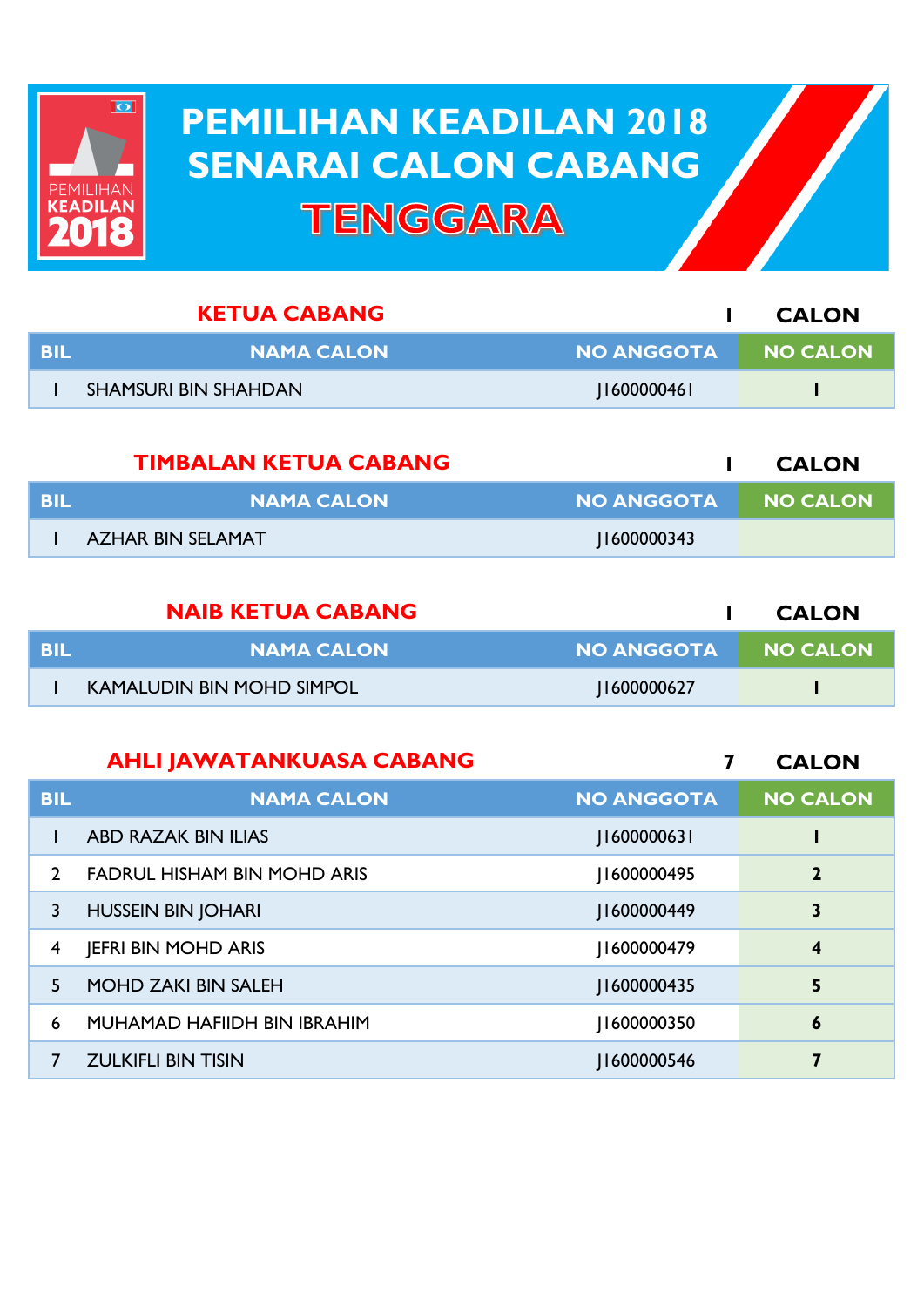| <b>KETUA AMK CABANG</b> |                                |                   | <b>CALON</b>    |
|-------------------------|--------------------------------|-------------------|-----------------|
| -RII                    | <b>NAMA CALON</b>              | <b>NO ANGGOTA</b> | <b>NO CALON</b> |
|                         | MUHAMMAD SYAAMIL B MOHD SHOBRI | 160000047         |                 |

|     | <b>TIMBALAN KETUA AMK CABANG</b> |                   | <b>CALON</b>    |
|-----|----------------------------------|-------------------|-----------------|
| BIL | <b>NAMA CALON</b>                | <b>NO ANGGOTA</b> | <b>NO CALON</b> |
|     | AIN NUR SHADDIQ BIN ZABIDIE      | 1600000453        |                 |

| <b>NAIB KETUA AMK CABANG</b> |                             |            | <b>CALON</b>    |
|------------------------------|-----------------------------|------------|-----------------|
| BIL                          | <b>NAMA CALON</b>           | NO ANGGOTA | <b>NO CALON</b> |
|                              | MOHD KHAIRUL BIN MOHD JOHIR | 1600000497 |                 |

|            | <b>AHLI JAWATANKUASA AMK CABANG</b> |                    | <b>CALON</b>    |
|------------|-------------------------------------|--------------------|-----------------|
| <b>BIL</b> | <b>NAMA CALON</b>                   | <b>NO ANGGOTA</b>  | <b>NO CALON</b> |
|            | <b>AHMAD SYAFIQ BIN MOHAMAD</b>     | <b>II600000653</b> |                 |
|            | <b>KAMARUL BIN MAHMOD</b>           | 1600000458         | $\mathbf{2}$    |
| 3          | MUHAMMAD AIZUDDIN BIN MOHD AMIN     | [160000035]        | 3               |
| 4          | <b>MUHAMMAD BIN SIDEK</b>           | 1600000540         | 4               |
|            | <b>NORAZIZI BIN FAUZI</b>           | 11600000330        | 5               |